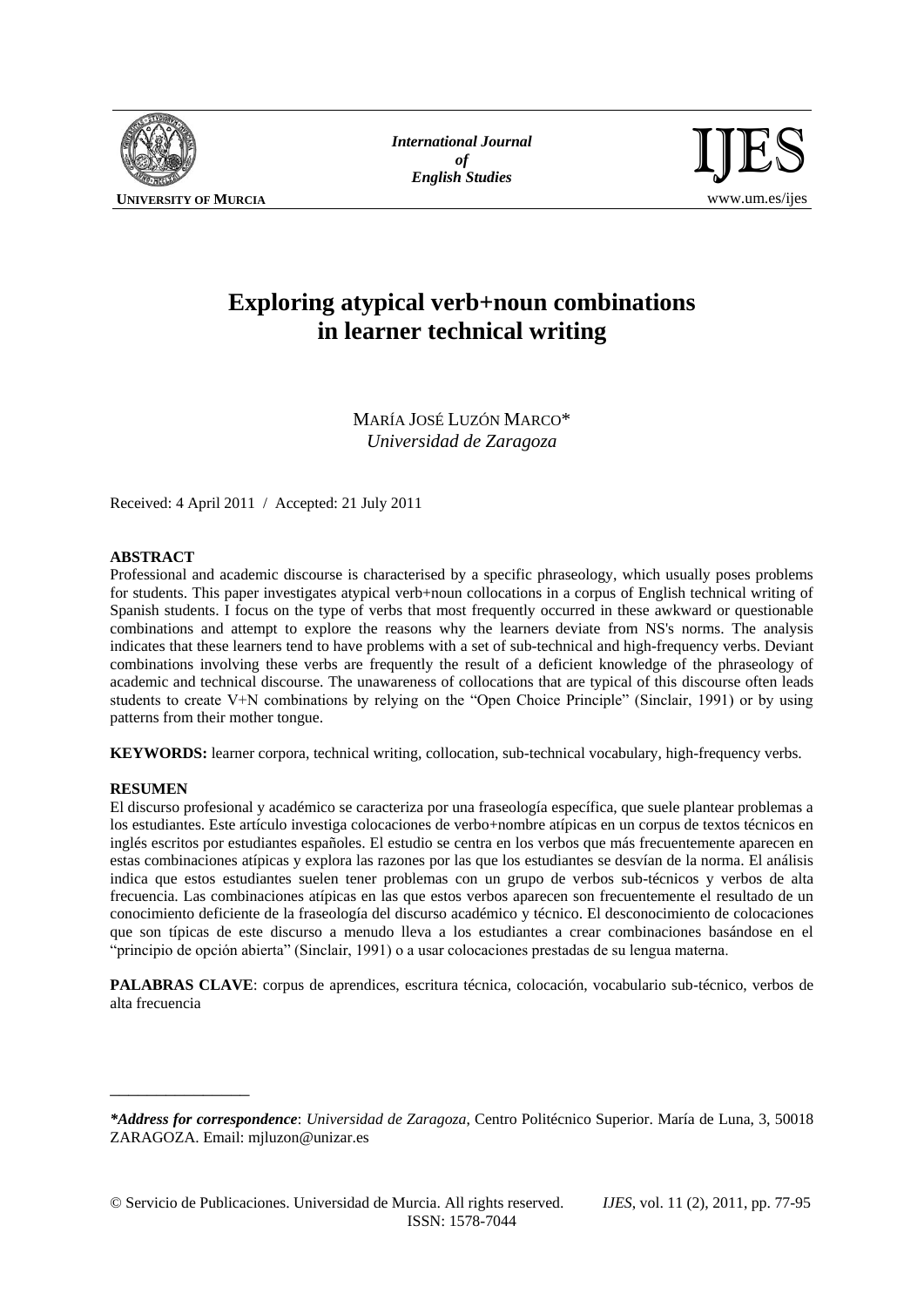# **1. INTRODUCTION**

Corpus-based studies of professional and academic discourse have revealed the existence of a highly conventionalised phraseology (e.g. Biber, Conrad & Cortés, 2004; Charles, 2006; Gledhill, 2000; Groom, 2005; Luzón 2000). However, although these studies provide useful information on the discursive features that students should eventually master, they are not enough to inform the design of ESP teaching materials and must be complemented with studies on learner corpora (Aston, 2000; Granger, 2002), which help to address interlanguage development and the relative difficulty of particular features to be taught.

Studies based on learner corpora have shown that collocation is an aspect of language problematic for L2 students. Research on academic writing by non-native students has revealed frequent errors involving the collocational patterning of words, phraseological infelicities and overreliance on a limited set of linguistic items (Flowerdew, 2000; Gilquin, Granger & Paquot, 2007). A number of studies have focused on the verb+noun miscollocations in the writing of university students of English (e.g. Howarth, 1998; Nesselhauf, 2004; Zinkgraf, 2008). Part of this research is concerned with a pre-determined set of collocations. For instance, Nesselhauf (2004) analyses support verb construction involving the verbs *make, have, take* and *give* and Altenberg and Granger (2001) study collocations with the delexical verb *make.* Other studies take a broader approach and examine the phraseological features of complete texts produced by students. Howarth (1998), for instance, focused on the language of advanced EFL students from different mother tongues in the field of social sciences. Zingraf (2008) analysed non-standard V+N collocations in a corpus of texts written by Spanish speaking students (with a high-intermediate to advanced level of English) in an English language course in Teacher and Translation training programs.

In this paper I present the results of the analysis of a computerised corpus of technical English texts, written by Spanish Engineering students. The purpose was to identify and analyse atypical V+N combinations and to explore the reasons for these collocational infelicities. The analysis is intended to provide information that helps to improve the teaching of technical writing and to identify some collocational aspects that should be focused on when teaching writing to Engineering students.

## **2. BACKGROUND: COLLOCATIONS IN EXPERT AND LEARNER WRITING**

Although there are various approaches to collocation (see Durrant & Schmitt, 2009: 159) I adopt here Hoey's definition of collocation as "the relationship that a lexical item has with items that appear with greater than random probability in its textual context" (Hoey, 2005: 3). Hoey goes on to claim that collocations indicate "a psychological association between words" (Hoey 2005: 5): words are mentally primed to occur with particular other words. The way we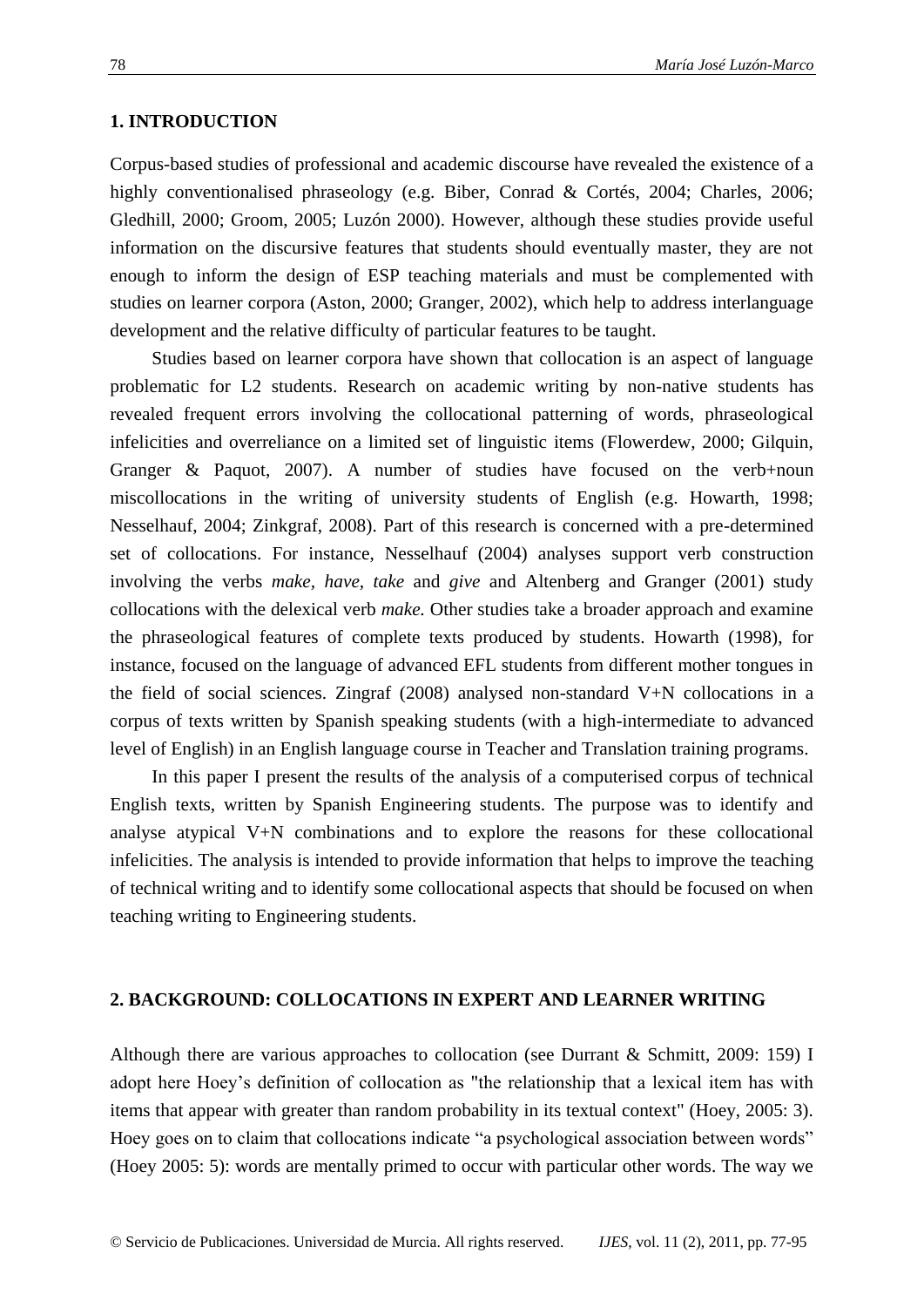79

use words is shaped by our learning experience, by the way we have seen it used in similar texts.

Corpus-based research of academic and professional discourse has revealed the pervasiveness of collocation in this type of discourse (Biber, 2006; Biber et al., 1999, 2004; Cortés, 2004; Coxhead, 2008; Gledhill, 2000, Luzón, 2000, Ward, 2007) and has thrown some light on the nature of academic phraseology. Some researchers have focused on extended collocations that frequently co-occur in a register, referred to as "lexical bundles" (Biber et al., 1999; Cortés, 2004) or "clusters" (Hyland, 2008), e.g. *as a result of, it has been noted that*. Research on these lexical bundles has shown that many of them are discipline bound, that their frequency and use varies across text types and that they are rarely used in student academic prose (Cortés, 2004; Hyland, 2008; Hyland & Tse, 2009). Similarly, research on collocations deriving from complex noun phrase formation (e.g. *reaction time, critical value, stable system*) has shown that these collocations are also highly discipline specific (Ward, 2007).

The competent use of phraseology has been considered an important part of fluent language use (Nattinger & DeCarrico 1992; Pawley & Syder 1983; Schmitt 2004; Wray 2002). In the field of EAP, it is generally agreed that lexical bundles are central for academic discourse (Cortés, 2004; Coxhead & Byrd, 2007; Hyland, 2008) and discipline-specific collocations have been presented as a "kind of threshold" to specialised disciplinary discourse at the undergraduate level (Ward, 2007). However, the increasing body of research on learner corpora (both spoken and written) has unveiled learners' problems with L2 collocational use, e.g. learners' overuse of the formulaic sequences they know well, underuse of more restricted collocations, collocational errors (e.g. De Cock, 2003; Cortés, 2004; Durrant & Schmitt, 2009; Granger, 1998; Howarth, 1998; Nesselhauf, 2004). Cortés (2004) found that in the few cases in which students used certain lexical bundles, their use was different from that by professional authors. The overuse of some items or word combinations is sometimes a result of the influence of the mother tongue, as shown by Granger (1998) in her study of phrases which function as macro-organisers with a pragmatic function. She discovered that French learners massively overused the frame "we/one/you can/cannot/may/could/might say that".

Since there is general agreement that students need to acquire the high-frequency collocations used in their discipline, some researchers are currently engaged in the creation of listing of such collocations in academic English (Durrant, 2009; Simpson & Ellis, 2010), comparable with the Academic Word List (Coxhead, 2000). The Academic Formulas List (AFL), created by Simpson and Ellis (2010), for instance, includes "formulaic sequences identified as (i) frequent recurrent patterns in corpora of written and spoken language, which (ii) occur significantly more often in academic than in non-academic discourse, and (iii) inhabit a wide range of academic genres". Since some researchers suggest, however, that collocations and lexical phrases are discipline related (Hyland & Tse, 2009), it seems logical to focus students' attention on the collocations used in their discipline.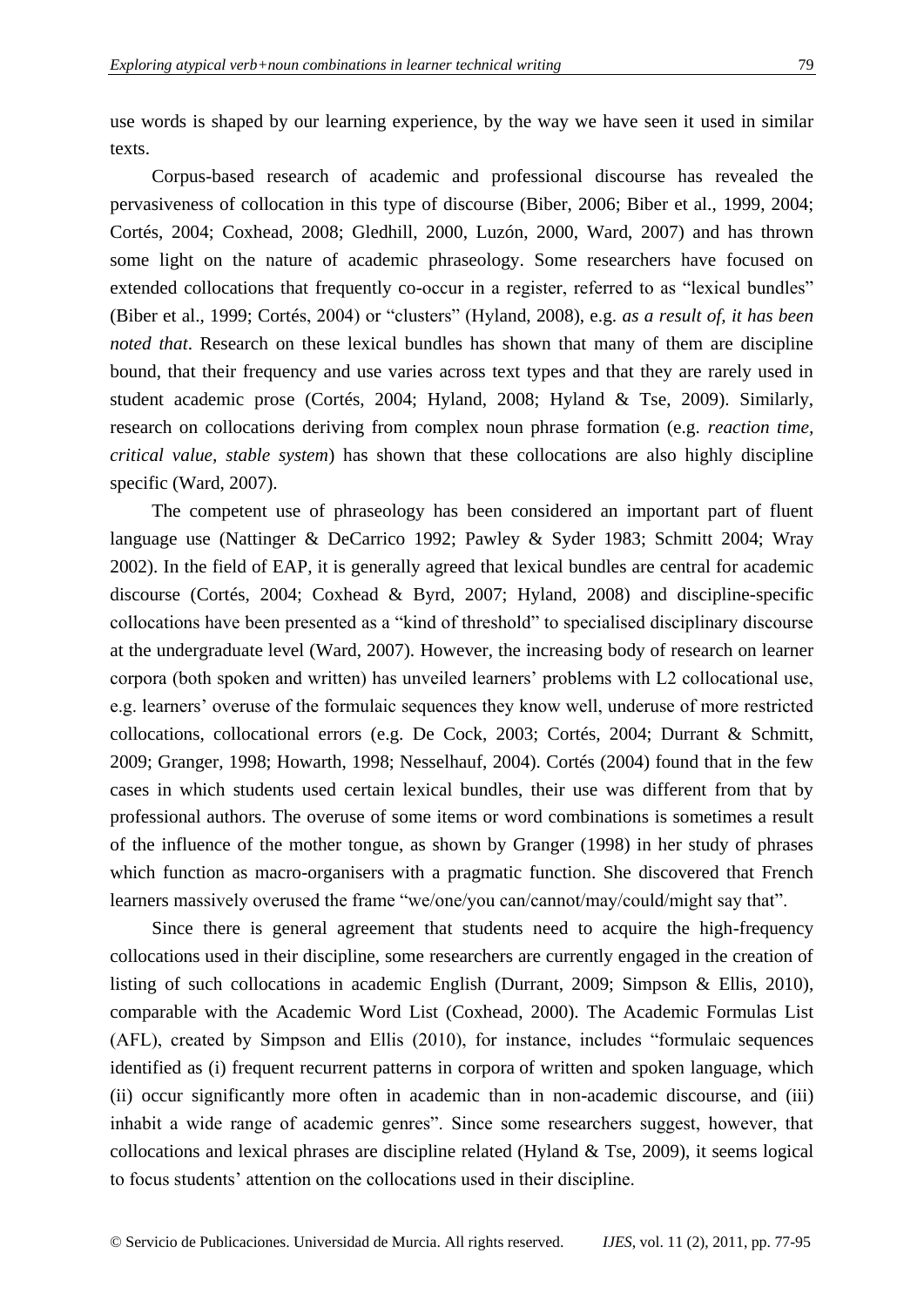#### **3. THE STUDY**

## **3.1. Corpus**

The learner corpus for this research was made up of 80 student assignments of approximately 1,900-2,100 words each, totalling 160,613 words. 35 texts were written by Computer Engineering students, 29 by Chemical Engineering students and 16 by Industrial Engineering students. Students wrote their assignments as response to a real-like task, where they were asked to produce a text reporting their research. Although most learner corpora are compiled from the writing of high-intermediate level students, this corpus was made up by the texts written by all the students taking the course "Technical English" in Computer Engineering, Industrial Engineering and Chemical Engineering (high-intermediate and low-intermediate level), since the main purpose of the research was to identify the errors that our students (no matter what level) made. As the corpus was compiled from course assignments, all the texts were read and corrected manually, which made it easy to get a preliminary idea of the problems that students had with V+N collocations.

#### **3.2. Method**

The corpus was analysed with the Worldlist and Concordance tools of the program *WordSmith Tools*. The Sketch Engine System (Kilgariff et al., 2008) was also used to explore the British National Corpus (*BNC*) and the *BAWE* (British Academic Written English Corpus) for comparison purposes. The first step of the analysis involved producing a wordlist, ordered by frequency. The list was analysed manually in order to identify verbs that could occur in the structure verb+noun (direct object)<sup>1</sup>. In the second step I resorted to concordancing and qualitative analysis of the different verbs to find information on collocations. Concordances of individual verb lemmas were computed and each concordance line was scrutinised to identify instances of possible inappropriate collocations. The analysis of verb concordances revealed that while students had little problem with the nominal complements of most verbs, there was a set of verbs whose collocational behaviour posed problems. All the instances of possible inappropriate collocations were recorded with the number of occurrences.

The following step was to analyse the acceptability of such collocations. For that purpose, I first consulted three dictionaries, i.e. the *Collins Cobuild English Dictionary*  (Sinclair et al., 1987/1995), the *Oxford Collocations Dictionary* (McIntosh et al., 2009) and the *BBI Dictionary of English Word Combinations* (Benson et al., 1997). However, it is difficult to assess the acceptability of a specific collocation (unless it is a restricted collocation) using the information in dictionaries, and even more difficult to assess the acceptability of a collocation in a specific register. The following step was to resort to evidence from the *British National Corpus* (*BNC*) and *BAWE* (*British Academic Written English Corpus*). I tried to determine the acceptability of a combination in technical writing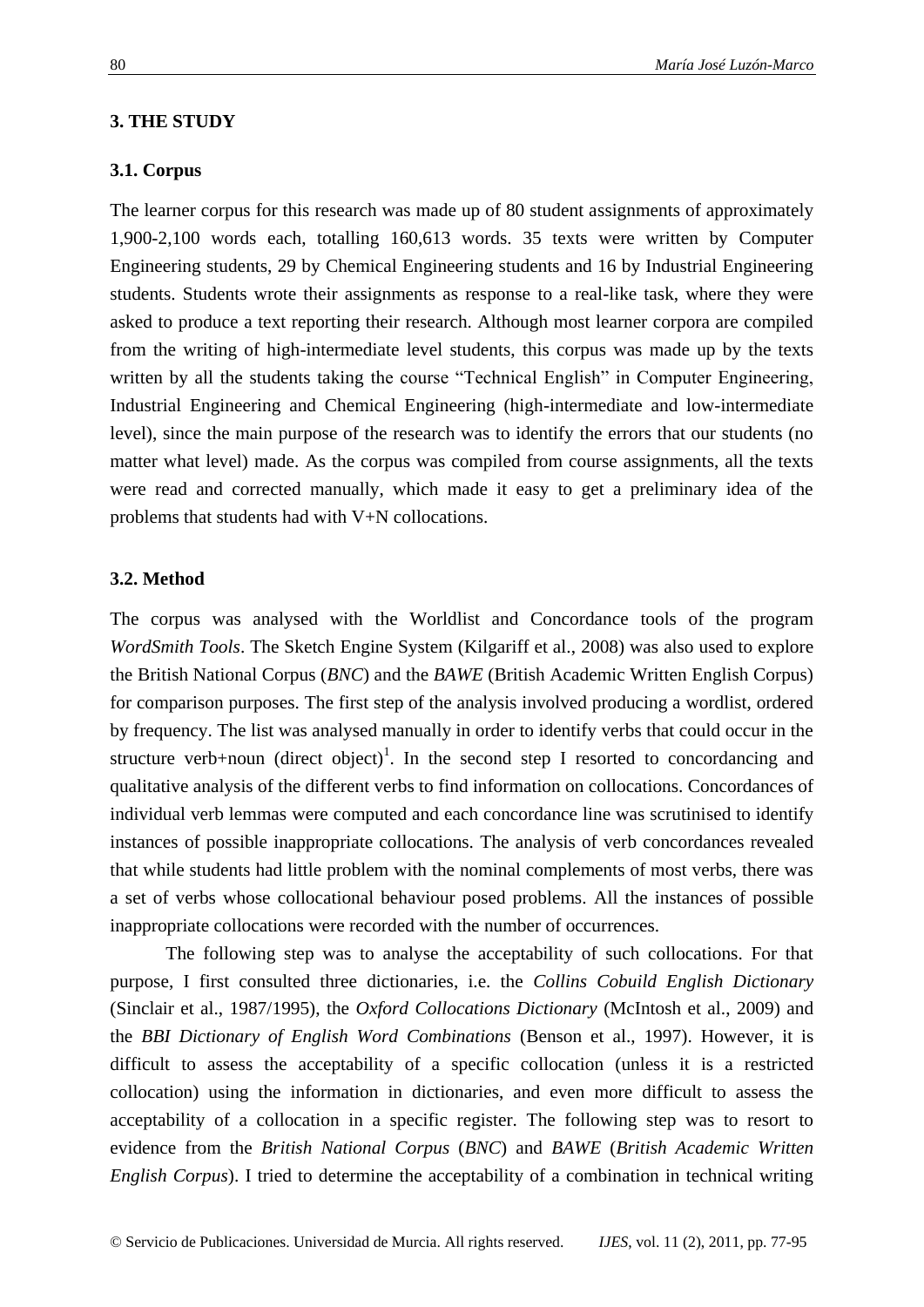by checking its frequency and salience in the sub-corpus of the *BNC* dealing with applied, pure and physical science- henceforth referred to as  $BNC(Sc)^2$ - and in the sub-corpus of the *BAWE* dealing with Physical Science- henceforth referred to as *BAWE(PS)<sup>3</sup>* . The Sketch Engine was used for this stage. This system can provide a word sketch of the word. A word sketch is an automatic one-page corpus-derived summary of a word's grammatical and collocational behaviour: it "provides one list of collocates for each grammatical relation the word participates in" (Kilgariff et al., 2008: 298). Following this procedure I got a list of atypical verb+noun combinations.

Although there were some clear cases of miscollocations, especially those involving restricted collocations with a delexical verb, acceptability seems to be a matter of degree, since there are combinations that are not frequent and sound non-native, but we cannot categorically state that they are unacceptable. Even native speakers disagree about the acceptability of certain collocations, as Nesselhauf (2005) reported. Therefore, I decided not to produce a list of miscollocations, but rather focus on the verbs that most frequently pose problems and are involved in non-standard or questionable V+N combinations, i.e. combinations that do not occur in the *BNC(Sc)* and the *BAWE(PS)* or which occur with a very low frequency.

## **4. RESULTS AND DISCUSSION**

Table 1 provides an alphabetically ordered list of the verbs that most frequently occur in nonstandard V+N combinations in the learner corpus. I will use these verbs to analyse and discuss students' problem with V+N collocations in technical writing.

| Achieve  |
|----------|
| Cause    |
| Do       |
| Explain  |
| Generate |
| Give     |
| Have     |
| Produce  |
| Make     |
|          |

Table 1. Verbs that most frequently occur in non-standard V+N

In order to discuss the type of verbs that pose problems for students, it is useful to consider the different types of vocabulary in academic discourse. Coxhead and Nation (2001) divide vocabulary in academic texts into four categories: high frequency words, academic vocabulary, technical vocabulary, and low frequency words. High frequency words, the most frequent 2,000 words of English, account for around 80% of the running words of academic texts (Nation, 2001). A few of these high frequency verbs can be used in delexical structures, i.e. structures whose meaning derives from the words and phrases that co-occur with the verb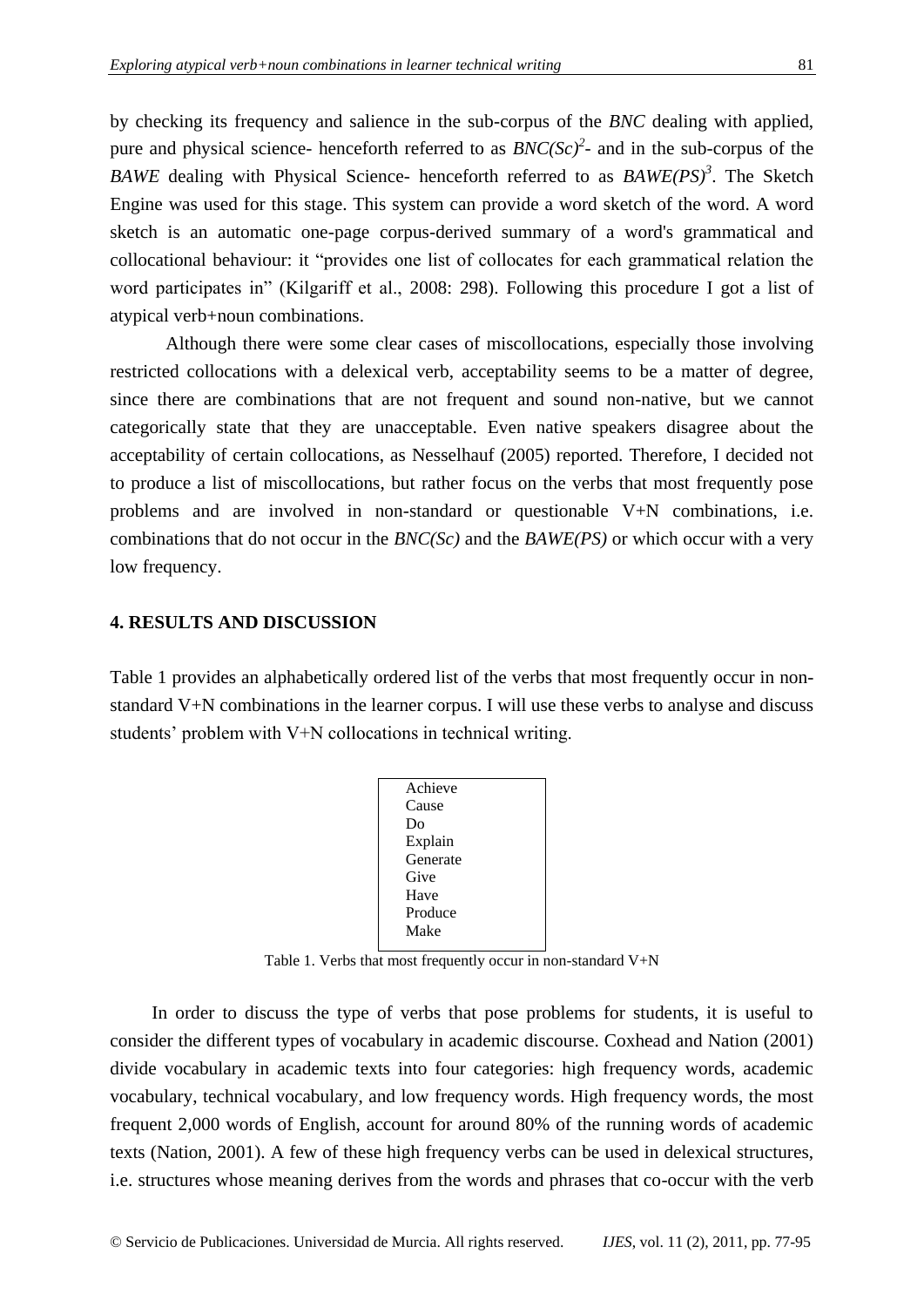(e.g. *make noise*). Although the meaning of a delexical structure is transparent, there are strict restrictions on the range of nouns which can combine with specific delexical verbs (e.g. to *make noise*, but not \* to *make a reaction*). Therefore, in this case it is relatively easy to assess collocational acceptability.

Academic vocabulary, which covers about 8.5% of academic text, has also been referred to as sub-technical vocabulary (Baker, 1988; Cowan, 1974). Several definitions have been provided for this concept, most of them including the idea that it is vocabulary common to several scientific disciplines. Baker (1988: 91) defines sub-technical vocabulary as "a whole range of items that are neither highly technical and specific to a certain field of knowledge nor obviously general in the sense of being everyday words which are not used in a distinctive way in specialised texts". Baker (1988) brings together all the previous definitions of subtechnical vocabulary in a list with six categories. Some of the verbs which are problematic in the learner corpus belong to Baker's categories (v) and (vi): (v) "General language items which are used, in preference to other semantically equivalent items, to describe or comment on technical processes and functions", e.g. *take place* instead of *happen*; (vi) "Items which are used in specialised texts to perform specific rhetorical functions", e.g. "It has been *pointed out*  by..." (Baker, 1988: 92). The verbs *achieve, cause, explain, generate* and *produce* in Table 1 belong to the category of words defined by Baker as sub-technical vocabulary. It should be pointed out, however, that *cause* and *produce* are not included by Coxhead in the AWL but in the GSL (General Service List). This list includes words that are in the most frequent 2,000 words of English, but they are not further included in the AWL.

As we can see from Table 1, the verbs that most often occur in non-standard  $V+N$ combinations in the learner corpus are delexical (*do, give, have, make*) and sub-technical verbs (*achieve, cause, explain, generate, produce*), while there seems to be little problem with technical verbs. Howarth (1998), who also found that technical senses posed the least problems for the students in the corpus he analysed, suggests that this could be result of a greater degree of lexicalisation and therefore familiarity of collocations. However, he also points out that technical verbs are by far the least frequent, which could also help to explain the lower frequency of atypical combinations involving these verbs. It should also be noted that most high-frequency and sub-technical verbs occurring in the structure verb+noun (direct object) were correctly used as well. For instance, students did not make mistakes with verbs such as *reduce, increase, decrease, provide, avoid, need, use*, etc. which are frequently used in the corpus. This makes it even more interesting to study why the verbs in Table 1 pose problems.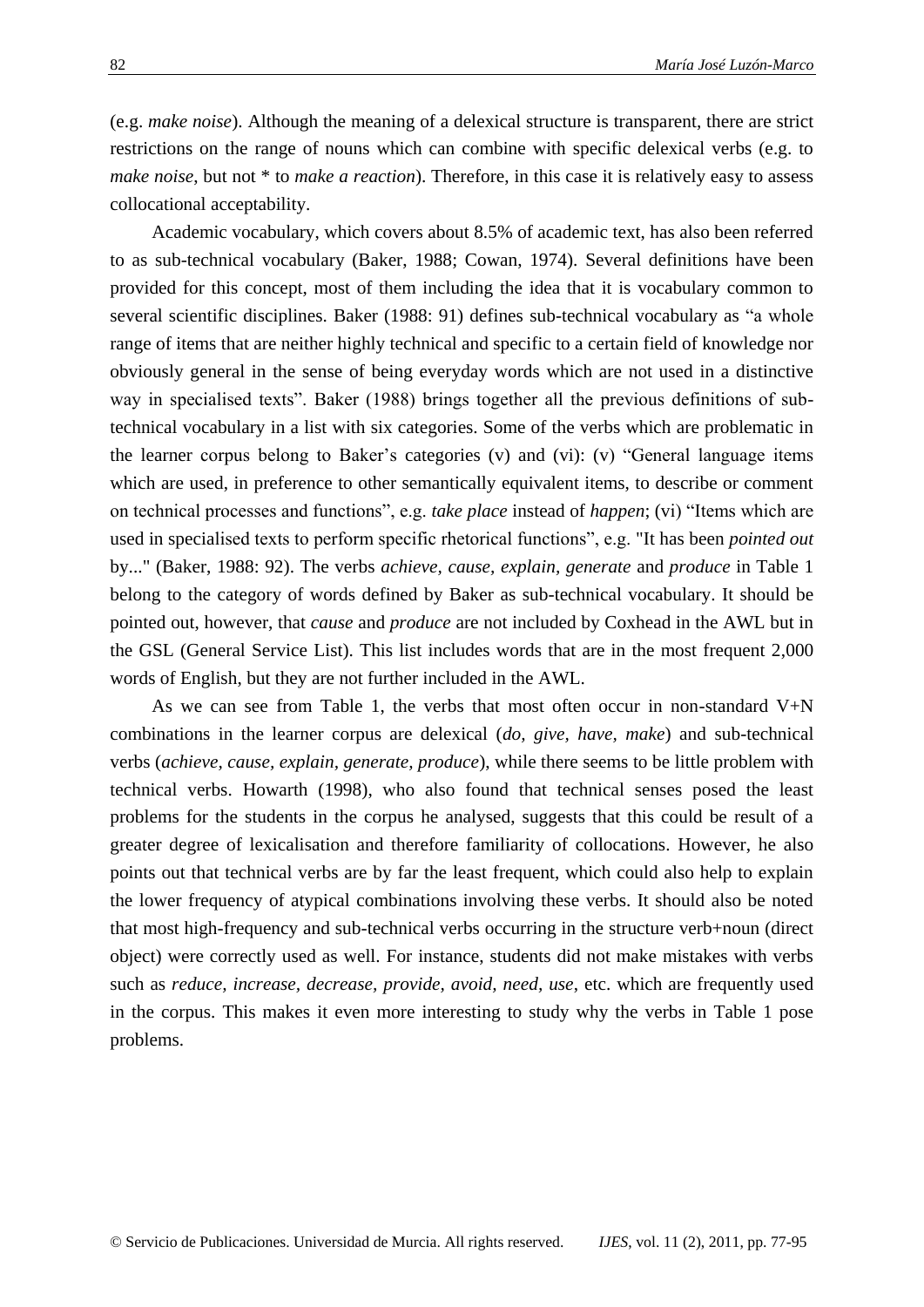#### **4.1. Subtechnical vocabulary used in atypical combinations**

## *4.1.1. Cause*

Most subtechnical verbs that occurred in awkward collocations in the learner technical corpus are used to express cause/ effect relationships, which supports Flowerdew's (1998) finding that students have problems with cause/ effect markers.

The main problem with the verb *cause* derives from the fact that students are not aware that this verb has a negative semantic prosody (i.e. negative connotations associated with a particular word). Stubbs (1995) found that more than 90% of the words that collocate with *cause* are negative (e.g. *crisis, accident, delay, death, damage, trouble*). Interestingly, Wei's (2002) analysis of *cause* in a corpus of academic English texts reveals that this item has a stronger negative prosody in academic English texts than in general English texts, thus suggesting that semantic prosody has specific features in specialised texts. The highly negative semantic prosody of *cause* is confirmed by its word sketch from the *BNC(Sc)* and the *BAWE(PS)*. All the most frequent and salient collocates as direct object of the verb *cause* are negative: *BNC(Sc)* (*damage, pollution, disease, problem, cancer, symptom, increase, difficulty, confusion, reduction, death, loss, concern*), *BAWE(PS)* (*problems, error, change, damage, decrease, noise, concern, pressure, interference, reduction, drag, failure, reaction, harm, distortion, negligence, resistance, instability*). Although in the learner corpus we do find *cause* in combination with negative words (e.g. *problems, noise, impact, pollution, accidents, erosion, damage, confusion, diseases, reduction*), it also occurs with positive words (e.g. *cause an improvement in mobility, cause profits*). Since *cause* is a very frequent verb in the learner corpus, the analysis of its collocates helps to reveal clearly that students are unaware of its semantic prosody. This is not the only verb whose semantic prosody poses problems for students. For instance, the verb *suffer* occurs in two cases with positive nouns (e.g. *suffer an improvement*).

## *4.1.2. Produce*

In other cases, the awkwardness derives from the fact that some verbs are overused in combinations where other verbs would be more frequent or more appropriate. An example is the verb *produce*. The verb (lemma) *produce* occurs 1,414 times in the *BAWE(PS)* (0.1% of the words in the corpus), 7,454 in the *BNC(Sc)* (0.06% of the words in the corpus), and 142 in the learner corpus (0.08% of the words in the corpus). Just by looking at these figures, it would seem that the verb *produce* is in fact used less frequently in the learner corpus than in the proficient student corpus (*BAWE)*. However, if we look at the collocates we can get a more accurate picture.

The most frequent collocates with the word *produce* in the learner corpus are *energy* (15), *gas* (9) and *electricity* (8). The word *produce* is also very often used in the corpus with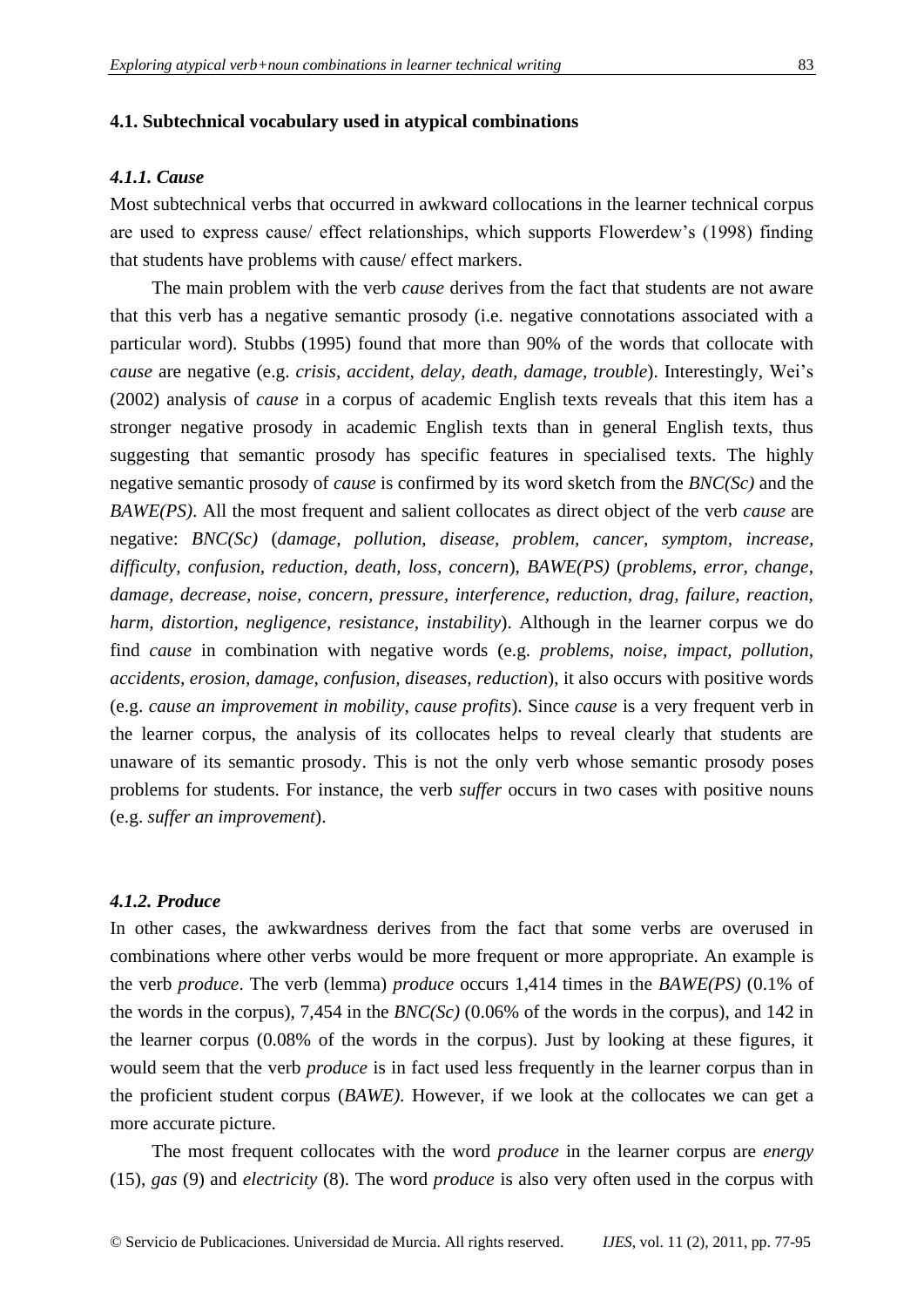negative words, mainly to refer to negative consequences, e.g. *emissions, noise, carbon dioxide, spillages, pollution, damages, difficulty, problems, impact, vibrations, waste*.

- (1) The construction of the tram will *produce* more *noise and vibration* than …
- (2) The warming can *produce an explosion or failures* in the supply

However, in the *BNC(Sc)* there are no negative words among its most frequent and most salient object collocates. Evidence from the *OCD* and from the *BNC(Sc)* suggests that *produce* collocates with some of these negative nouns (e.g. *emissions, noise, pollution*), although in some cases the frequency of the collocation in the *BNC(Sc)* is very low. For instance, the frequency and salience of the collocation *produce pollution* are 5/1.65 (frequency/salience), while the frequency and salience of *cause pollution* are 48/5.22. Similarly, the frequency and salience of *produce damage* are 4/1.26, while those of *cause damage* are 201/7.22; the frequency and salience of *produce noise* are 2/0.29, while those of *make noise* are 45/2.1 and those of *generate noise* are 4/3.4. This suggests that even if the combinations *produce pollution, produce damage* or *produce noise* do occur in the *BNC(Sc)*, they are uncommon. In addition, *produce* does not occur in the *BNC(Sc)* corpus in combinations such as *produce impact, produce problem, produce explosion,* or *produce difficulty*. When comparing the sketch of *produce* and *cause* in the *BNC(Sc) problem, difficulty* and *explosion* always occur with *cause*, and the word *pollution* occurs much more frequently with *cause* than with *produce*. *Produce* is therefore used in V+N combinations where other verbs would be chosen by native speakers, e.g. *produce problem* instead of *pose/cause/present problems; produce impact* instead of *have/make an impact.* Interestingly, when looking at the word sketch of *producir* in the Spanish Web Corpus (a corpus also available in the Sketch Engine), there are many negative words among its most salient object collocates (e.g. *alteración, daño, lesión, escalofrío, explosión, enfrentamiento, pérdida, quemadura, disminución, addición*), which suggests that the awkward collocations of *produce* are in part due to the influence of the mother tongue.

But this is not the whole story. In the learner corpus we do not find collocations which are common in science writing- the *BNC(Sc)*- or in science writing by students- the *BAWE(PS)*. In the *BNC(Sc)* and the *BAWE(PS) produce* collocates frequently with *results, model, graph, output, pattern, effects*. In the learner corpus, there are only 3 occurrence of *produce effect*, 1 occurrence of *produce output*, and there are no occurrences of *produce* with the other nouns.

The use of the verb *produce* by Spanish speakers seems to support Warren's (2005) claim that non-native speakers are likely to construct a generalised meaning of an L2 word by equating it with some core meaning in L1, i.e. a translation equivalent, while native speakers construct generalised meaning of words by abstracting semantic commonalities from the uses of the word. Knowing a word also involves knowing its collocates and, as Hoey (2005) remarks, the way we use words is shaped by the way we have seen them used in similar texts.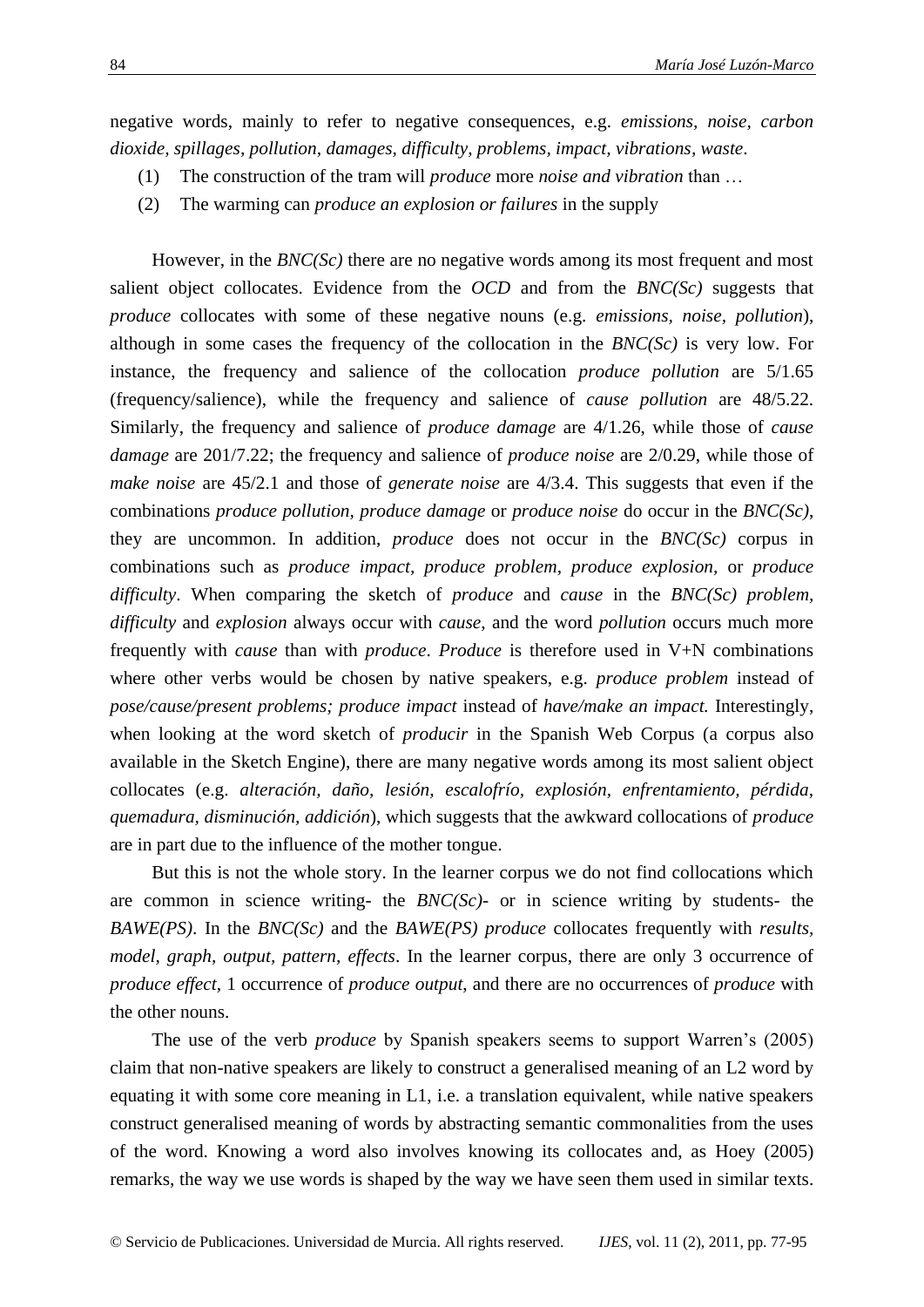Therefore, it seems likely that, given that non-native learners have had less exposure to target texts from which to learn how to use words, they tend to transfer their collocational knowledge of the L1 word to the L2 word. Warren (2005: 41) also points out that in addition to constructing a generalised meaning, the native speaker memorises some "more or less fixed phrases which represent language-specific uses", e.g. in the case of transitive *drop*, combinations such as *drop bombs,* and therefore these phrases and not only generalised meanings should be the object of study.

#### *4.1.3. Generate*

Another common sub-technical verb in the learner corpus which posed problems for students is *generate*. This verb, included by Coxhead (2000) in the AWL, has a general meaning but it is very frequently used in Engineering and Environmental Science. In the learner corpus it tends to collocate with words referring to sources of energy, but also with words referring to different types or aspects of pollution (e.g. *emissions, wastewater, residues, pollution, sewage*). This collocation pattern is supported by the *OCD*. In the *BAWE (PS)*, however, *generate* collocates with *power, profit, results, models, output, noise, revenue, values, energy, electricity, heat, reaction*, and in the *BNC(Sc)* it collocates with *electricity, pulse, heat, signal, revenue*. Although there are few negative words among the most salient and most frequent collocates of *generate* in these corpora, it should be taken into account that the learner corpus included many texts on environmental issues and it could be logical to expect this kind of combinations. Since Hyland and Tse (2009: 111) have shown that individual lexical items on the AWL "often occur and behave in different ways across disciplines and that words commonly contribute to "lexical bundles" which also reflect disciplinary preferences", the difference in results could be due to the specific collocational behaviour of *generate* in some Engineering disciplines.

Although *generate* may collocate with negative words referring to different aspects of pollution, it certainly does not collocate with other negative words like *risk*. Information both from the *OCD* and from the word sketch of *risk* in the *BNC(Sc)* shows that the verbs that most frequently collocate with *risk* in this sense are *pose, involve* and *present*.

# *4.2.4. Achieve*

The *Cobuild Dictionary* provides the following definition of the verb *achieve*: "If you achieve a particular aim or effect, you succeed in doing it or in causing it to happen, usually after a lot of effort". In the *BNC(Sc)* and the *BAWE(PS)* sub-corpora the most frequent object collocates are: *objective, goal, aim, result, balance, success, product, reduction, feat, target, fusion, performance, improvement, equilibrium, independence, accuracy, efficiency*. In the learner corpus *achieve* collocates with some of these words*,* e.g. *objective* (4 occurrences), *speed* (4), *accuracy* (3), *goal* (2), *target* (2), *results* (1), *solutio*n (1), *aim* (1). But it also collocates with some words that do not collocate with *achieve* in the other corpora: *achieve requirements/*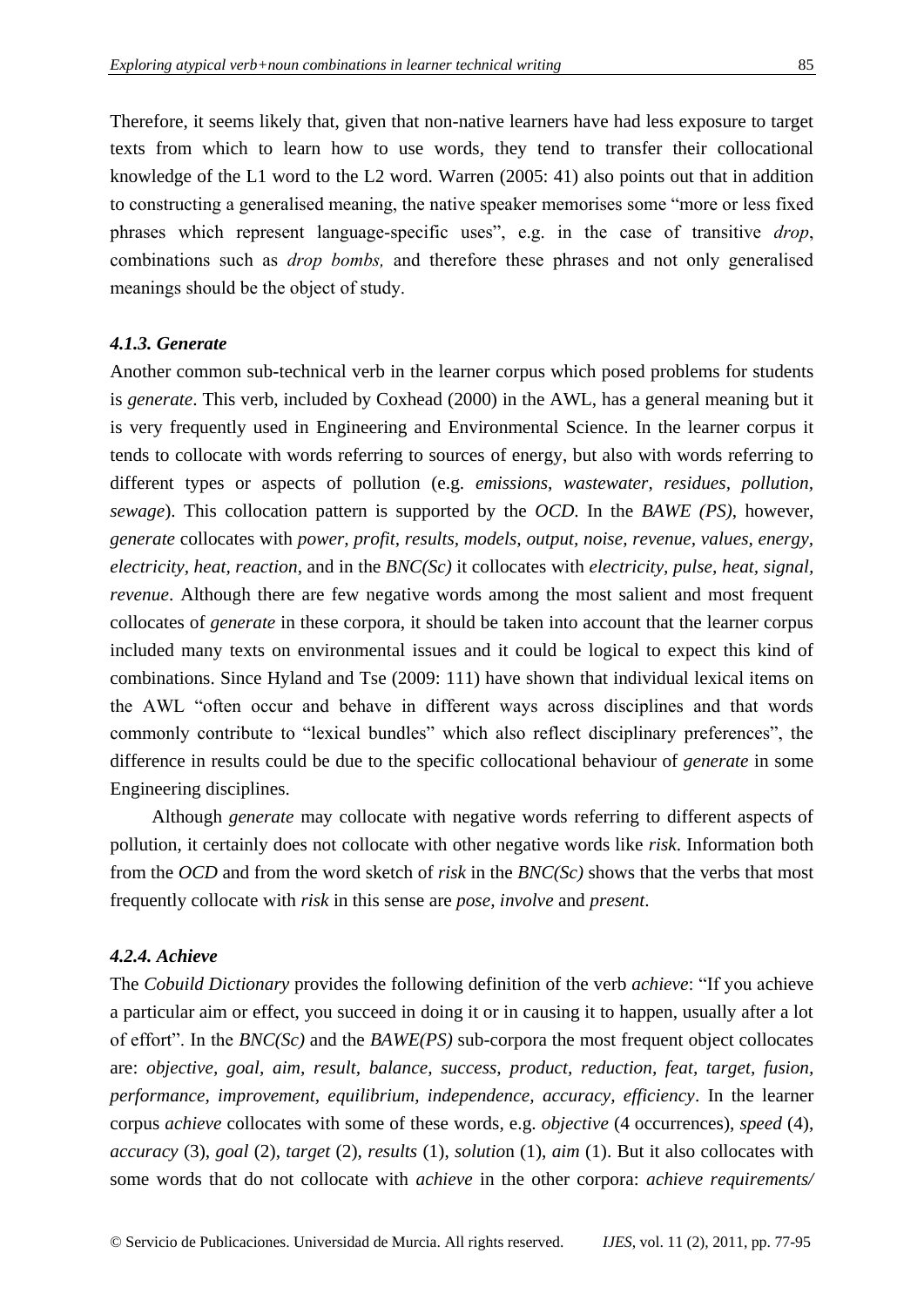*expectations/ demands* (e.g. achieve the demands of the Kyoto protocol) instead of *meet requirements/ expectations/ demands; achieve an agreement* instead of *reach an agreement; achieve offers/ discount* instead of *get offers/ discounts.*

A comparison of the word sketch of *achieve* and *reach* in the *BNC* shows that, although they have a few common object collocates, e.g. *target, consensus, level, standard,* the word *agreement* collocates with *reach* but not with *achieve*. Similarly, although *achieve* and *meet* have a few common collocates (fewer than *achieve* and *reach*), such as *target* or *standard*, the words *requirement* and *demand* only collocate with *meet*. The verb *meet* seems to be underused in the learner corpus. There are only 5 occurrence of the lemma *meet* in the learner corpus: the object in these cases are *needs* (2 occurrences), *requirements* (1), *condition* (1), *limitations* (1) (see example 3). This is a low frequency if we consider that some of the essays were recommendation reports where student had to evaluate whether some products/ techniques, etc. met specific criteria.

(3) The *limitations* we will *meet* due to the nature of these communications will be: delays in communication…(instead of "The limitations we will face…")

The reasons for the low frequency of *meet* with objects such as *requirement, demand,* etc. could be that in most of the students' encounters with the verb *meet*, the verb occurred in the structure *meet + people*, with the sense "come together with at the same place and time" and many of the students do not seem to be familiar with the sense "fulfil or satisfy (a requirement)", where the verb collocates with a different set of nouns.

An interesting feature of the collocational behaviour of the verb *achieve,* which is revealed from its word sketch, is that it collocates frequently with signalling nouns (Flowerdew, 2006) indicating goal or target (e.g. *objectives, result, target*). A "signalling noun" is defined by Flowerdew (2006: 345) as "any abstract noun the full meaning of which can only be made specific by reference to its context". In his analysis of signalling nouns in a corpus of argumentative essays written by L1 learners of English, he found that these nouns are problematic for learners. The second most frequent category of errors by learners was the incorrect choice of signalling noun. The problems with signalling nouns reported in Flowerdew's study help to explain some miscollocations involving the verb *achieve*, as in the examples below:

- (4) This reduction made it easier to increase the running and walking speed of the robot. This is an *aspect* that Honda tried to *achieve* …
- (5) Banning the disposal of industrial residues. If this *point* is *achieved* ...

In example (4) the realisation (underlined fragment) cannot be labelled as "aspect", as the writer has done. A more appropriate signalling noun, which would collocate with *achieve*, might be something like *goal* or *target.* Similarly, in example (5), *point* is not an appropriate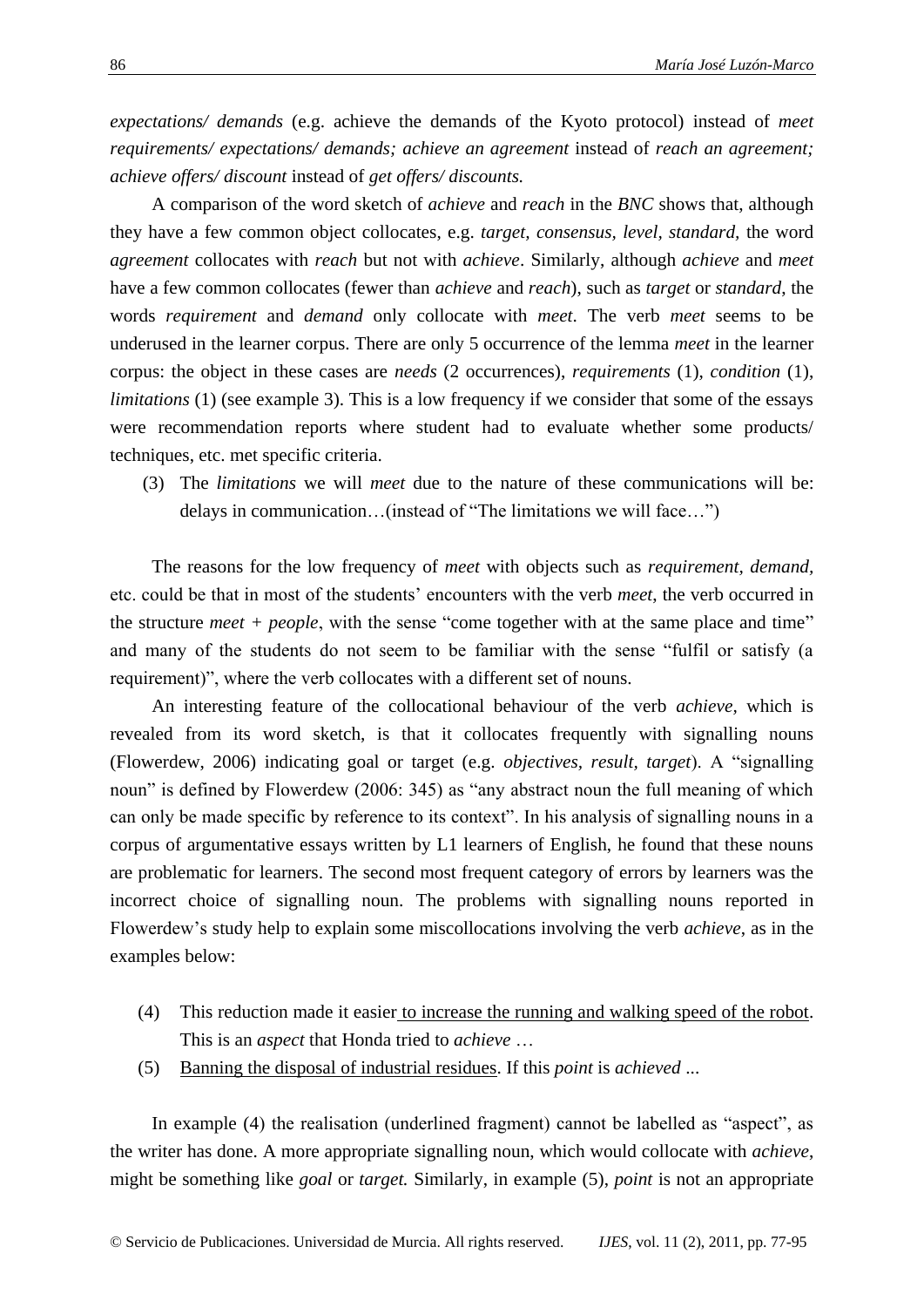word to refer to "banning the disposal of industrial residues". In this case, example (5) is part of a list that the writer has previously labelled as "recommendations". Therefore, "if this point is achieved" could be replaced with something like "if this recommendation is followed". The first problem here is that students find it difficult to know which label (signalling noun) to use for specific stretches of text. This is also reflected in examples where the signalling noun is omitted, which is one of the errors pointed out by Flowerdew (2006). In example (6), although the anaphoric pronoun "this" is used, the meaning would be clearer with a signalling noun like *objective* or *goal (e.g. achieve this objective)*:

(6) Nowadays a big part of research is focused on making life easier for people with disabilities. One way to achieve this is through the development of brain controlled devices.

An additional problem is that students are unaware that *point* and *aspect* do not collocate with the verb *achieve*. The most salient verb collocates of *point* and *aspect* in the BNC(Sc) are as follows: *point* (*illustrate, reach, locate, emphasise, indicate, miss*), *aspect* (*emphasise, quantify, neglect, clarify, cover, investigate, highlight, illustrate, discuss, refine, explore*). Both nouns tend to collocate with discourse and research verbs, but not with *achieve* or verbs in the same semantic class.

## *4.1.5. Explain*

Another type of verbs that are problematic for students are those used to refer to discourse acts within the paper. The verb *explain*, for instance, is used in V+N combinations where other verbs would be more suitable (*explain a method, explain a system, explain a protocol, explain an algorithm, explain an experiment*). The fragments below provide further examples:

- (7) a. Explain the main treatment of water
	- b. Thanks to the sensors that we will explain later
	- c. We are going to explain our robot…
	- d. There are a lot of reasons for explaining the importance of water…

When comparing the word sketch of *describe* and *explain* in the *BNC(Sc)*, words such as *method* or *approach* are mostly used with *describe*. The combination *describe method* occurs 111 times in the *BNC(Sc)* with a salience of 6.42. Other discourse verbs that collocate with *method* in this sub-corpus are *illustrate, outline, discuss, propose, evaluate, compare*, but not *explain*. Similarly, the words *experiment, algorithm, object* are used as objects with *describe* and not with *explain*. As for the noun *importance*, it occurs in the corpus *BNC(Sc)* in the structure V+N with the verbs *emphasise, stress, highlight, underline, acknowledge.* The misuse of *explain* seems to be related to its overuse in the corpus when compared with other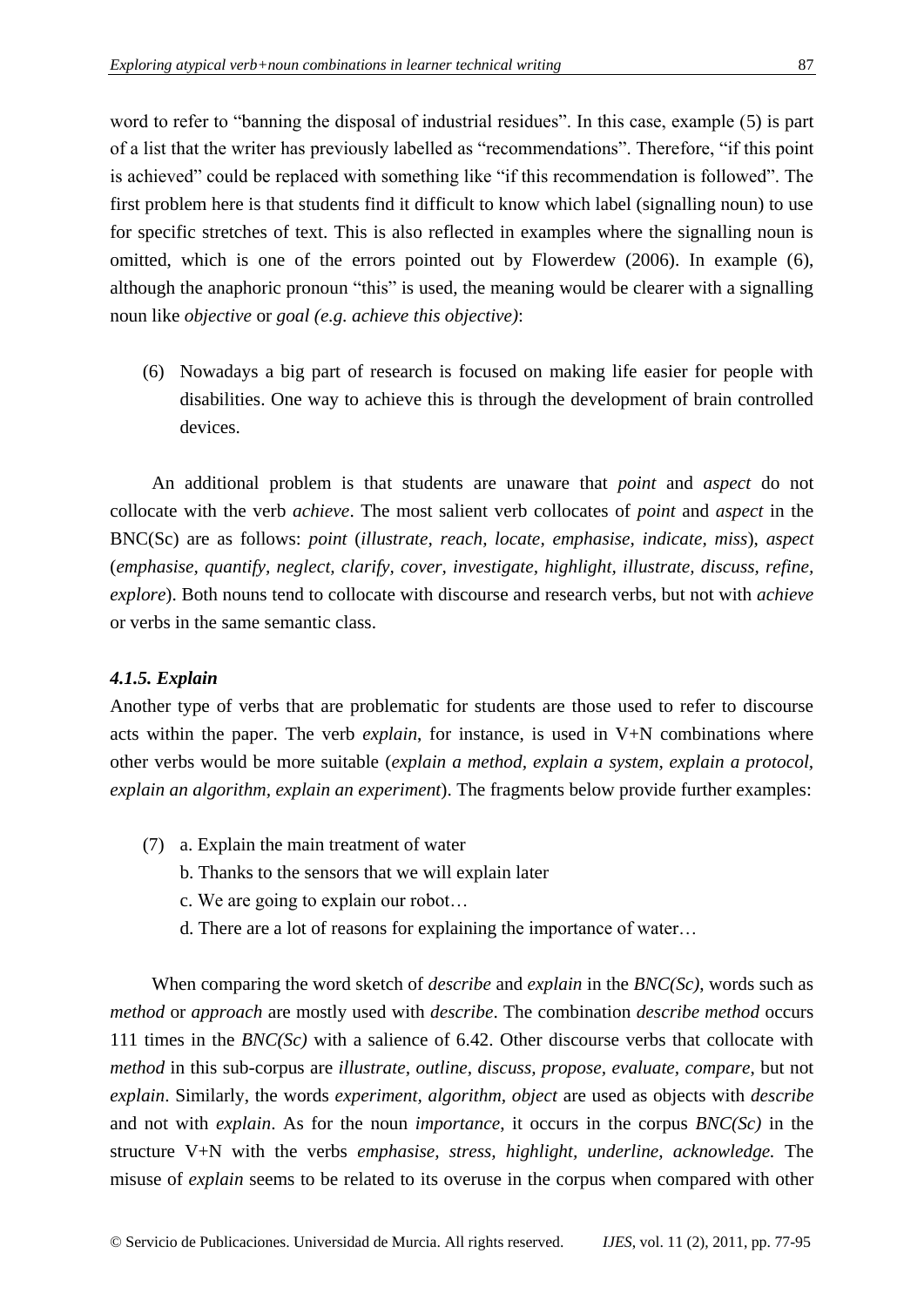discourse verbs*.* In the learner corpus there are 110 occurrences of *explain,* 37 of *describe,* 24 of *discuss*, 19 of *propose* and 5 of *illustrate*. There are no occurrences of collocations like *emphasise/ stress/ highlight the importance.* Just by comparing the frequency of *explain* and *describe* in the learner corpus, the *BNC(Sc)* and the *BAWE(PS)*, we can see that while *explain* is much more frequent than *describe* in the learner corpus, it is less frequent than *describe* in the *BNC(Sc)* and they display roughly the same frequency in the *BAWE(PS)*.

|          | <b>Learner corpus</b> | BNC(Sc) | <b>BAWE(PS)</b> |
|----------|-----------------------|---------|-----------------|
| explain  | 0.06%                 | 0.02%   | 0.03%           |
| describe | 0.02%                 | 0.04%   | 0.03%           |

Table 2. Frequency of *explain* and *describe* in the learner corpus, the *BNC(Sc)* and the *BAWE(PS)*

These results suggest that learners have difficulties in choosing the right discourse verbs. Since V+N combinations involving discourse verbs play important discourse functions in expert technical and academic writing, they should be paid attention to when teaching this type of writing.

# **4.2. Delexical verbs**

Since many collocations typical of the academic register involve delexical verbs (Biber et al., 1999: 1027-29), students need to know how these verbs are used in academic discourse. However, several studies have revealed that students have problems with delexical constructions (Altenberg & Granger, 2001; Barfield, 2003; Howarth, 1998; Nesselhauf, 2004; Shirato & Stapleton, 2007; Zingraf, 2008). According to Sinclair (1991: 147), "many learners avoid the common verbs, especially when they occur in idiomatic phrases. Instead of using them, they rely on larger, rarer, and clumsier words making their language sound stilted and awkward". The learner corpus includes several examples of wrong delexical constructions, e.g.

- *make a task, make a process, make a search, make work, make an operation, make disinfection, make an experiment, make energy, make a function*
- *do changes, do functions, do a movement, do a study, do an analysis*
- *give a discussion*

The delexical verbs most frequently involved in miscollocations in the learner corpus are *make* and *do*. While in some cases one of these verbs is used instead of the other (e.g. *do changes* instead of *make changes*), probably due to the fact that learners find it difficult to differentiate between these two verbs, which are rendered in Spanish by a single word, i.e. *hacer*, in most cases it would be more appropriate to use a sub-technical verb. In the *BNC(Sc)* the most salient verb collocates of some of the nouns that in the learner corpus miscollocate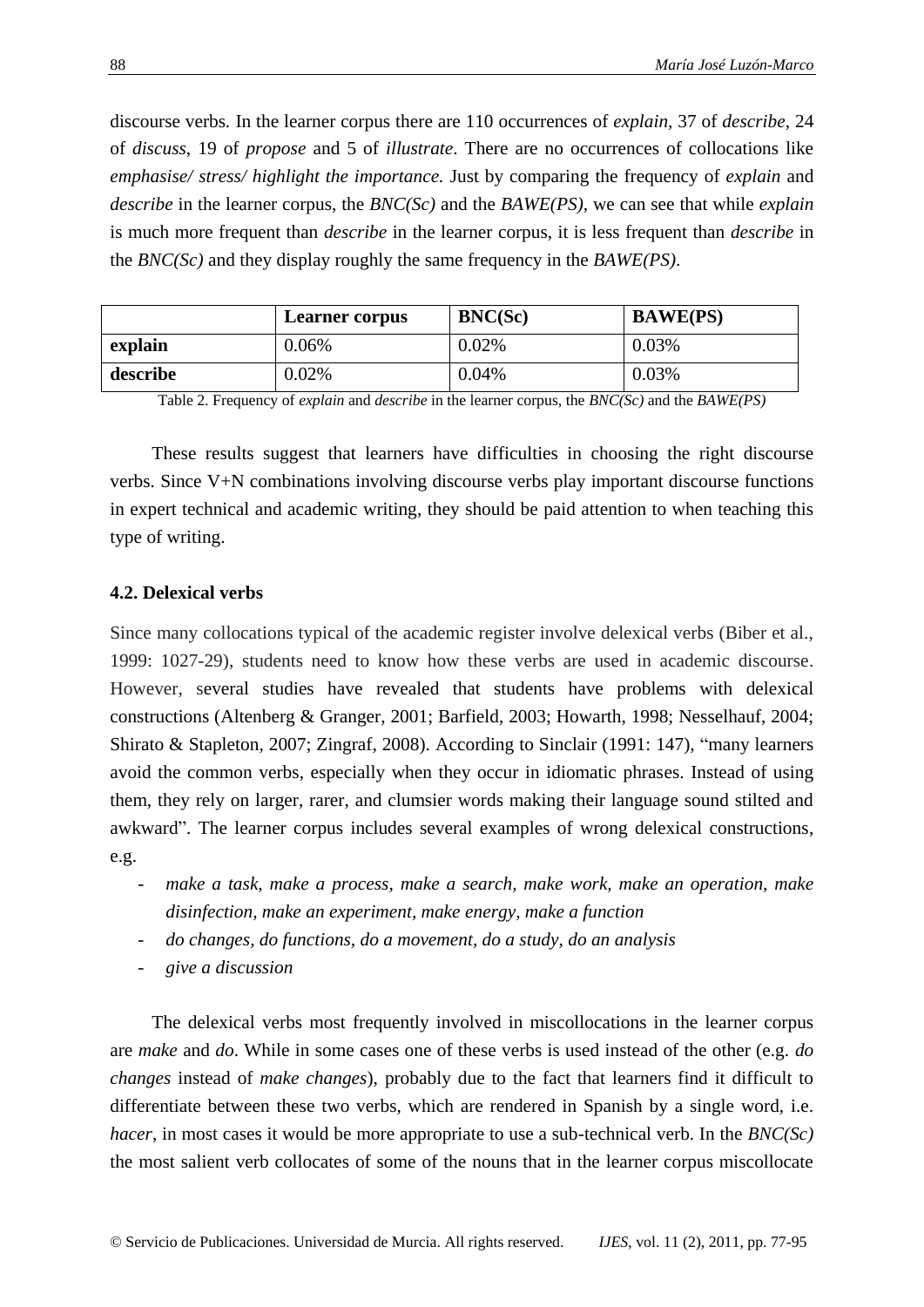with *make* or *do* are verbs like *perform, complete* or *conduct*: *task* (*perform, accomplish, complete*), *search* (*perform, conduct, complete*), *process* (*complete, develop*), *work* (*undertake, carry, complete*), *operation* (*perform, conduct, complete, carry out*), *function* (*perform, fulfil*), *study* (*carry out, perform, conduct, make, undertake, complete*), *analysis* (*perform, conduct, undertake*), *experiment* (*perform, conduct, carry out, undertake*). In the *BNC(Sc) energy* also tends to collocate as an object with verbs like *generate* (33/6.34) and *produce* (61/5.2), rather than with *make*.

These data could suggest that students resort to delexical verbs when they are not sure about the verbs that collocate with a specific noun. This is in agreement with Zingraf's (2008: 108) statement that in students' eyes delexical verbs seem to be accompanied by an unrestricted number of nouns: "Under the assumption that these verbs lack a specific meaning, learners over-generalise and combine them with any noun under the illusion that there is no restriction to the way they can be used". The results also provide support for Gilquin's (2007) claim that the problem with collocations (in her study, *make* collocations) is not only the errors that students make, but also that they underuse some collocations and that they limit themselves to those collocations they are more sure about. In our learner corpus there is a clear underuse of collocations involving verbs like *complete* or *perform*.

I also found that students tend to use a delexical verb plus a nominalisation in cases where native speakers would tend to use a full lexical verb, a tendency that was also revealed by other studies of learner writing (Barfield, 2003; Juknevičienė, 2008), e.g. *make installation and maintenance* vs. *install and maintain*, *make an investment* vs. *invest, make an identification* vs*. identify*). Sometimes the form delexical verb+nominalisation replaces a discourse verb (e.g. 10).

- (8) The disinfection is made to eliminate any microorganism vs. X is disinfected to eliminate microorganism.
- (9) Access to the database can be done by using the user account vs. the database can be accessed by...
- (10) Before making any evaluation of the data, we should do some explanations

Again, as Zingraf (2008) points out, the use of delexical structures instead of lexical verbs can be considered as evidence of the students' perceptions of delexical verbs as having unrestricted collocations. These results provide support for other studies which have shown that if the learners' knowledge of English collocations is incomplete they construct meaning by relying on the "open choice principle", e.g. by adding up meaning of individual words, rather than on the "idiom principle" (Zingraf, 2008; Juknevičienė, 2008).

The high frequency lexical verb *have* also occurs in collocations that either would not be used by native speakers or are infrequent, giving rise to awkward expressions. In the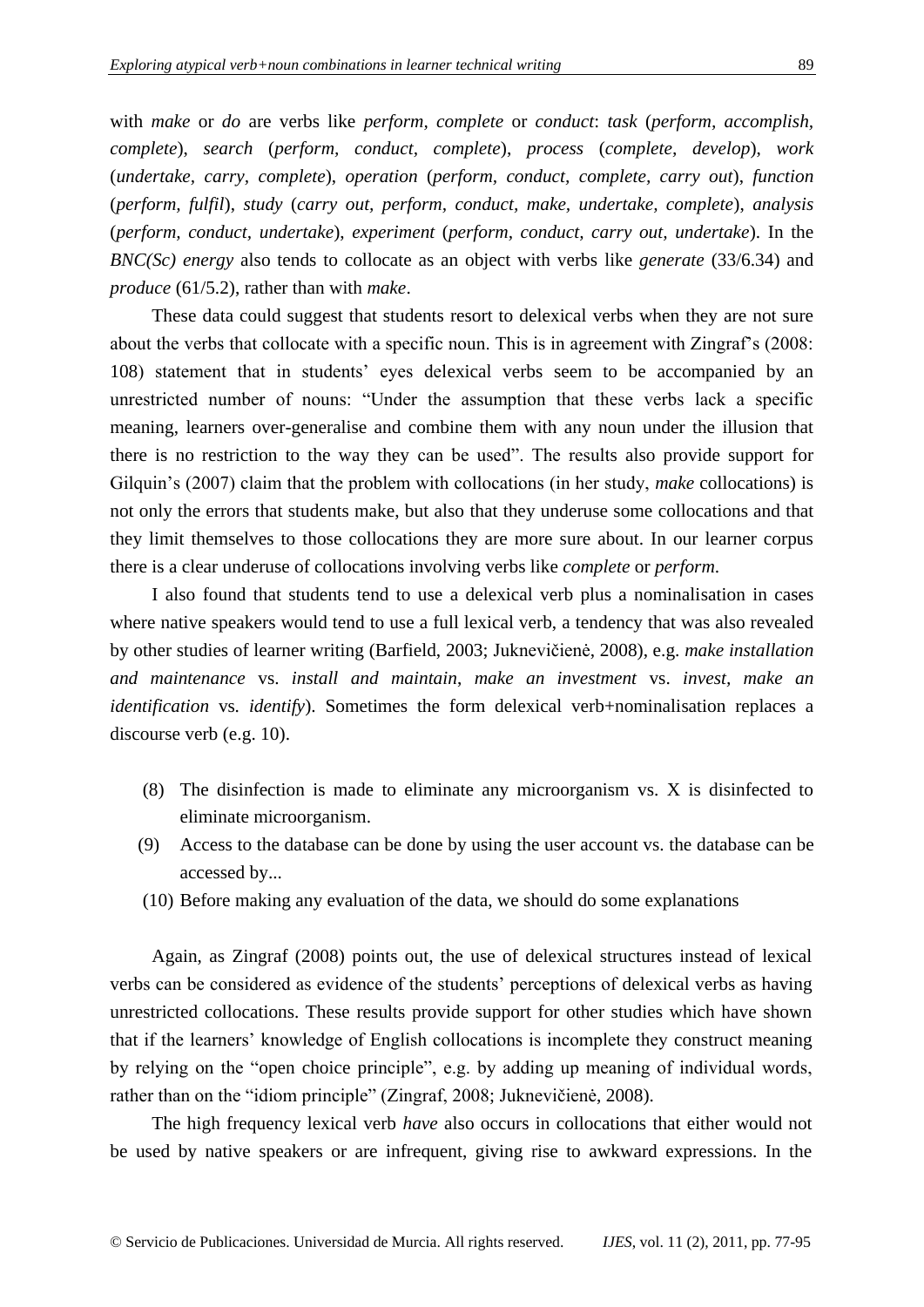examples below, a deficient knowledge of English leads learners to produce incorrect collocations:

- (11) Current laws don't *have a restriction* about..
- (12) Fossil fuel which *have other problems* like the shortage and variations in prices

In example (11) *have* is used instead of verbs that frequently collocate with *restrictions*, such as *impose* or *place*. In example (12), although *have* can be easily used with *problems*, that use would need an animate subject. In this case *pose problems* or *present problems* would be the right collocations to use. However, the learner is probably unfamiliar with these collocations.

#### **5. DISCUSSION AND CONCLUSION**

The analysis of V+N combinations in the corpus of technical writing by Spanish speakers has shown that students have problems with a set of high frequency and sub-technical verbs, while technical verbs and other high-frequency and sub-technical verbs (e.g. *take, increase, decrease, avoid*) seem to pose little problem.

Previous studies have revealed that deviant V+N combinations are sometimes the result of transfer from the mother tongue (e.g. Fan, 2009; Zinkgraf 2008) and that collocational use is adversely affected by a deficient knowledge of L2 grammar and lexis (Fan, 2009). The analysis carried out here confirms these results. For instance, as we have seen, some of the deviant collocations involving *produce* are translations from collocations in Spanish. The verbs in table 1 are sometimes used in combination where native speakers would more likely use other verbs (e.g. *produce problems* vs. *cause problems, achieve demands* vs. *meet demands, make tasks* vs. *perform tasks*). Thus, many of the awkward or deviant collocations seem to be used by Spanish learners because they do not know the right collocation. This is especially the case with the delexical verbs *do* and *make*, whose strict collocational restrictions seem to be ignored by some learners.

The study reveals that students are unaware of collocations that are typical of technical writing, e.g. *perform a task, achieve an objective, discuss a point*, and which often have very specific rhetorical functions. This suggests that students' knowledge of the sub-technical vocabulary of a discipline may be incomplete: it is mainly based on a generalised meaning of the words or on equating the word with an L2 equivalent, but they lack collocational knowledge of the words, and, in general, they are unaware of the phraseology of academic and technical discourse. This research has also confirmed previous studies which show that inappropriate word choice by ESL/EFL students sometimes derives from an unawareness of semantic prosodies (Wang & Wang, 2005; Wei, 2006).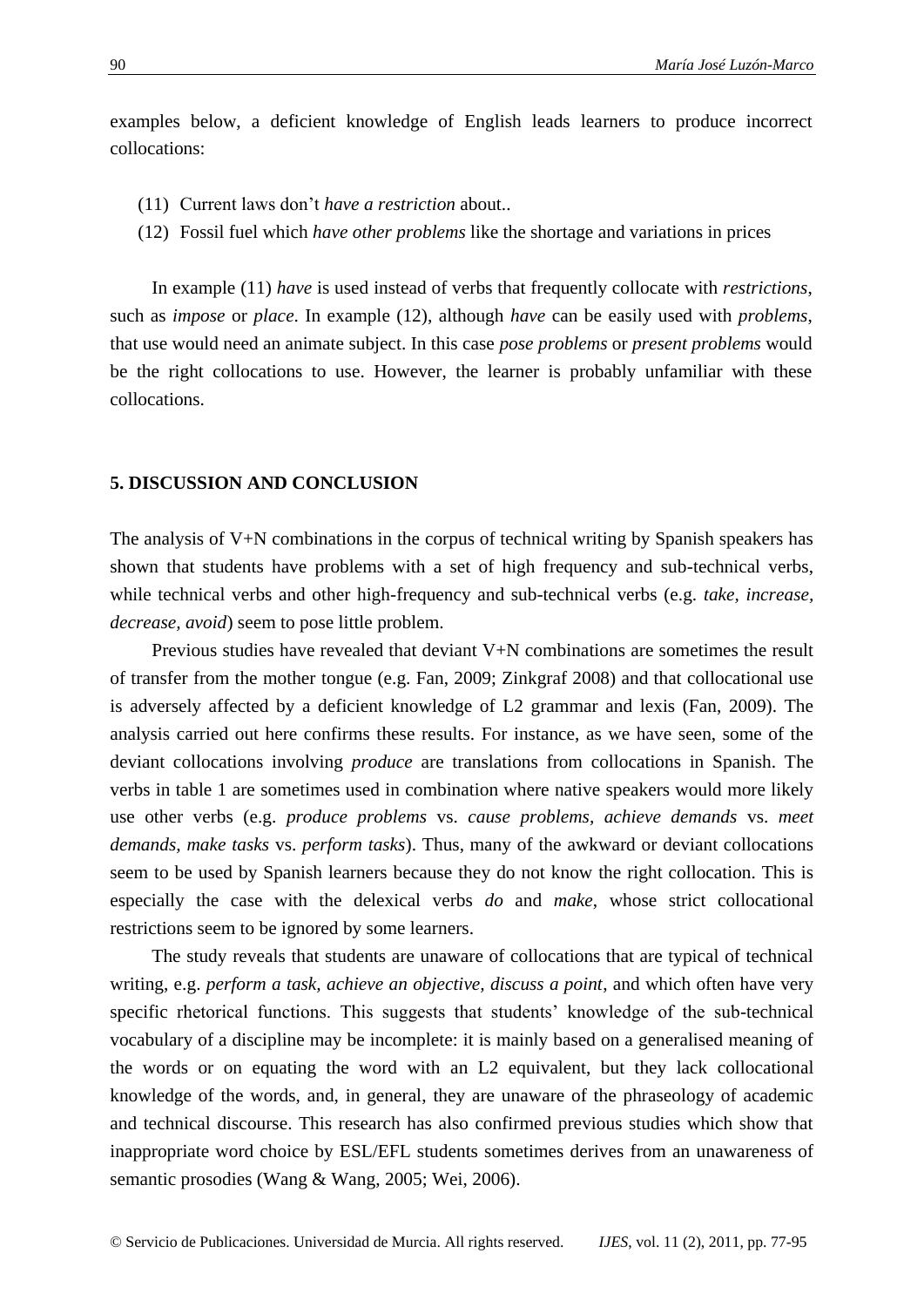The results of this study have several implications for the teaching of technical writing. Since many of the awkward combinations derive from a deficient knowledge of academic phraseology and, more specifically, of the phraseology of the students' discipline, this research lends support to recent studies on academic vocabulary which argue for the need to provide students with a repertoire of academic lexical phrases and to teach these phrases together with their rhetorical or organisational function (Granger, 2011; Simpson-Vlach & Ellis, 2010). Verbs typically used in academic discourse should not be taught on their own, but together with their collocational patterns. A feature of academic discourse that seems to be especially difficult for students is the combination of verbs with signalling nouns, partly due to the complex nature of signalling nouns as cohesive devices. However, since they have such important cohesive functions in academic discourse, these combinations should be explicitly taught. In addition, when teaching items of academic vocabulary with a clear semantic prosody, awkward combinations can only be avoided if attention is focused not only on the denotational meaning of the word, but also on its semantic prosody.

Finally, I would like to point out a limitation of the study, which affects the assessment of the acceptability of some combinations. This limitation derives from the difficulty to identify native texts that are equivalent in type and discipline to the learner corpus, and that can therefore be used to compare the presence and frequency of specific collocations in both corpora. To minimise this limitation I have used two sub-corpora that could help to provide information on how language is used in expert and native student writing in science and technical disciplines. However, there still could be examples where the overuse of some collocations in the learner corpus when compared to the other corpora could be due to the more restricted topics of the students' writing (e.g. *generate emissions*).

## **ACKNOWLEDGEMENTS**

The work reported in this paper was funded by the University of Zaragoza (Project Code: UZ2007-HUM-03).

## **NOTES**

1.Within this structure I considered not only V+(Det)+(Adj)+Noun, but also any other grammatical realisations of the pattern, such as passive voice.

2. *BNC(Sc)* includes applied science, natural and pure science and has 12,312,723 words

3. The *BAWE* corpus (6.5 million words) contains 2,761 proficient student assignments, most of them (1,953) written by L1 speakers of English. The Physical Science subcorpus includes Engineering, Chemistry, Computer Science, Physics, Mathematics, Meteorology, Cybernetics & Electronics, Planning, Architecture and has 1,381,356 words.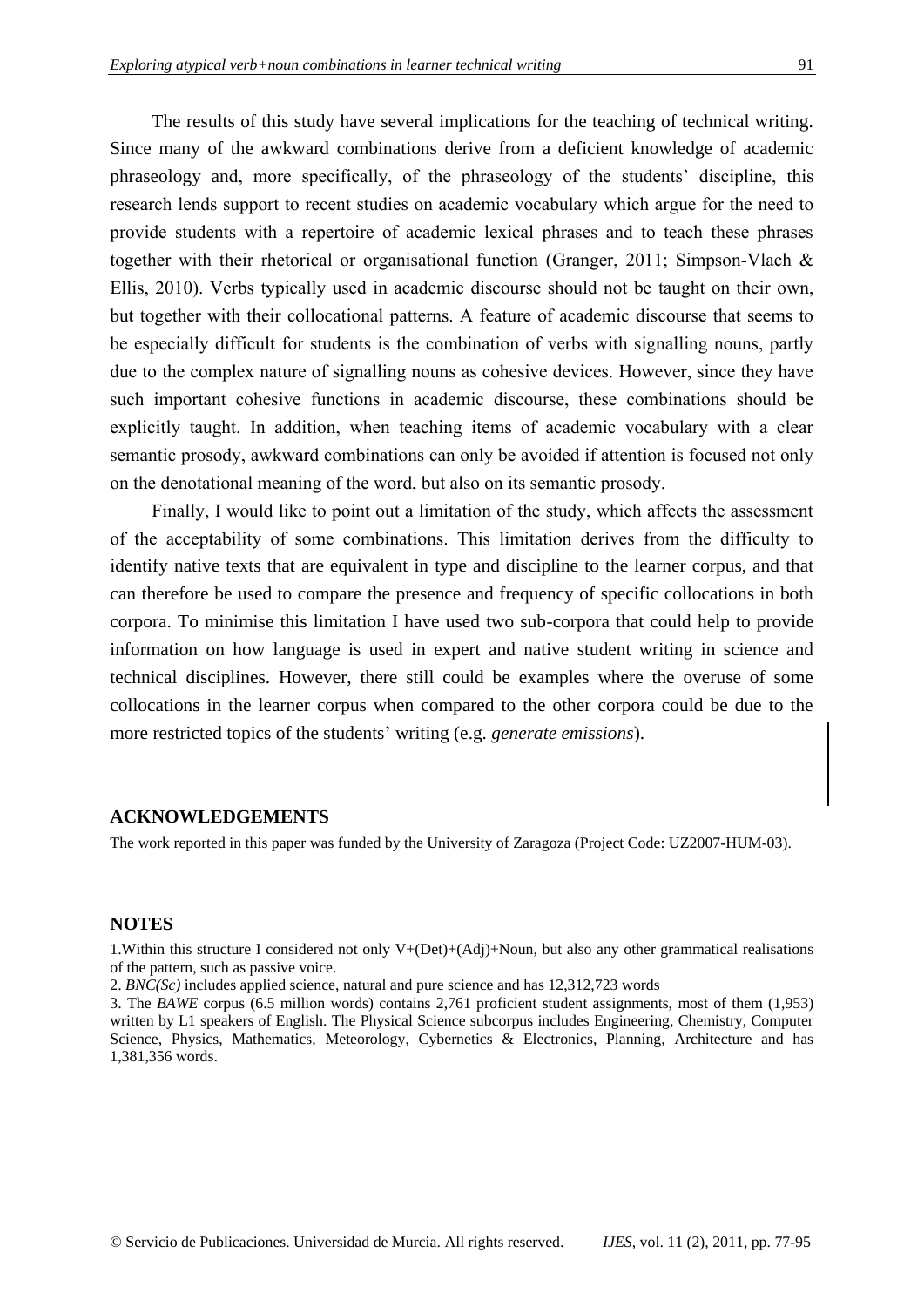## **REFERENCES**

- Altenberg, B. & Granger, S. (2001). The gramatical and lexical patterning of *make* in native and non-native student writing. *Applied Linguistics,* 22:2, 173-194.
- Aston, G. (2000). Corpora and language teaching. In L. Burnard, & T. McEnery (Eds.), *Rethinking language pedagogy from a corpus perspective* (pp. 7-17). Hamburg: Peter Lang.
- Baker, M. (1988). Sub-technical vocabulary and the ESP teacher: An analysis of some rhetorical items in medical journal articles. *Reading in a Foreign Language, 4*(2), 91- 105.
- Barfield, A. (2003). *Collocation recognition and production: Research insights*. Tokyo: Chuo University.
- Benson, M. & Ilson, R. (1997). *The BBI Dictionary of English Word Combinations*. John Benjamins Pub. Co., Amsterdam, Philadelphia.
- Biber, D. (2004). Lexical bundles in academic speech and writing. In B. Lewandowska-Tomaszczyk (Ed.), *Practical applications in language corpora (PALC 2003)* (pp. 165- 178). Hamburg: Peter Lang.
- Biber, D. 2006. *University language: A corpus-based study of spoken and written registers*. Amsterdam: John Benjamins.
- Biber, D., Conrad, S., & Cortés, V. (2004). *If you look at* …: Lexical bundles in university teaching and textbooks. *Applied Linguistics*, *25*(3), 71-405.
- Biber, D., Johansson, S., Leech, G., Conrad, S., & Finegan, E. (Eds.). (1999). *Longman Grammar of Spoken and Written English*. London: Longman.
- Charles, M. (2006). Phraseological patterns in reporting clauses used in citation: A corpusbased study of theses in two disciplines. *English for Specific Purposes, 25*(3), 310–331.
- Cortés, V. (2004). Lexical bundles in published and student disciplinary writing: Examples from history and biology. *English for Specific Purposes, 23,* 397-423.
- Cowan, J. R. (1974). Lexical and syntactic research for the design of EFL reading materials. *TESOL Quarterly,* 8(4), 389-400.
- Coxhead, A. (2000). A new academic wordlist. *TESOL Quarterly*, *34*(2), 213-238.
- Coxhead, A. (2008). Phraseology and English for academic purposes. In F. Meunier & S. Granger (Eds.), *Phraseology in language learning and teaching* (pp. 149-161). Amsterdam: John Benjamins.
- Coxhead, A. & Byrd, P. (2007). Preparing writing teachers to teach the vocabulary and grammar of academic prose. *Journal of Second Language Writing*, *16,* 129-147.
- Coxhead, A. & Nation, P. (2001). The specialized vocabulary of English for academic purposes. In J. Flowerdew & M. Peacock (Eds.), *Research Perspectives on English for Academic Purposes* (pp. 257-267). Cambridge: Cambridge University Press.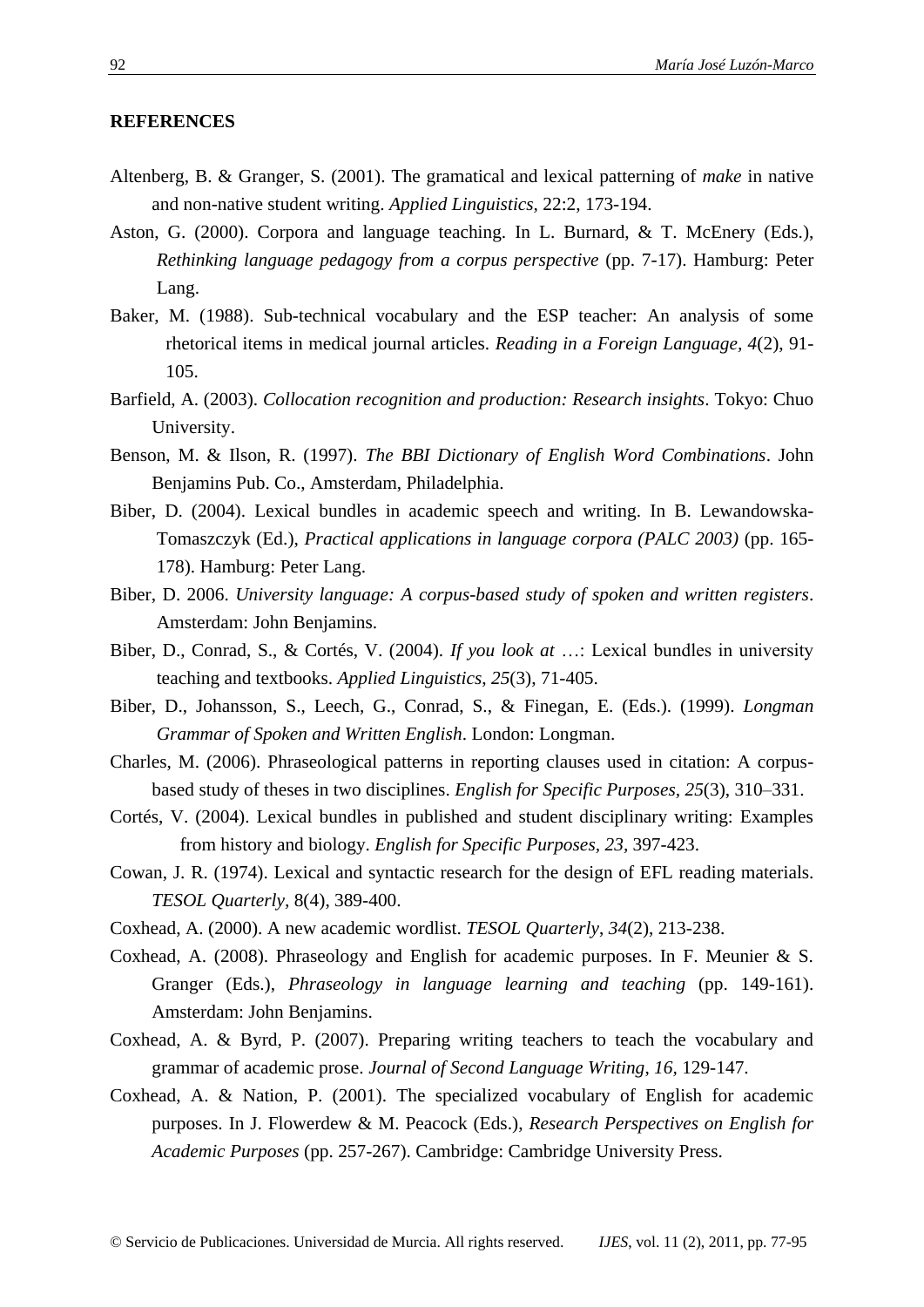- De Cock (2003). Recurrent sequences of words in native speaker and advanced learner spoken and written English: A corpus-driven approach. Doctoral dissertation, Université catholique de Louvain, Louvain-la-Neuve, Belgium, Unpublished.
- Durrant, P. (2009). Investigating the viability of a collocation list for students of English for Academic Purposes. *Journal of English for Specific Purposes*, *28*(3), 157-169.
- Durrant, P. & Schmitt, N. (2009). To what extent do native and non-native writers make use of collocations? *International Review of Applied Linguistics*, *47*(2), 157-177.
- Fan, M. 2009. An exploratory study of collocational use by ESL students A task based approach. *System*, *37*(1), 110-123.
- Flowerdew, J. (2006). Use of signalling nouns in a learner corpus. *International Journal of Corpus Linguistics*, *11*(3), 345-362.
- Flowerdew, L. (1998). Integrating expert and interlanguage computer corpora findings on causality: Discoveries for teachers and students. *ESP Journal, 17*(4), 329-345.
- Flowerdew, L. (2000). Investigating referential and pragmatic errors in a learner corpus. In L. Burnard, & T. McEnery (Eds), *Rethinking Language Pedagogy from a Corpus Perspective* (pp. 145-154). Frankfurt am Main: Peter Lang.
- Gilquin, G. (2007). To err is not all: What corpus and elicitation can reveal about the use of collocations by learners. *Zeitschrift Fur Anglistik Und Amerikanistik*, *55*(3), 273-291.
- Gilquin, G., Granger, S., & Paquot, M. (2007). Learner corpora: the missing link in EAP pedagogy. In P. Thompson (Ed.), *Corpus-based EAP Pedagogy*. Special issue of *Journal of English for Academic Purposes, 6*(4), 319-335.
- Gledhill, C. (2000). The discourse function of collocation in research article introductions. *English for Specific Purposes*, *19,* 115-135.
- Granger, S. (1998). Prefabricated patterns in advanced EFL writing: collocations and formulae. In A. Cowie (Ed.), *Phraseology: theory, analysis and applications* (pp. 145- 160). Oxford: Oxford University Press.
- Granger, S. (2002). A bird's-eye view of learner corpus research. In S. Granger, J. Hung & S. Petch-Tyson (Eds.), *Computer Learner Corpora, Second Language Acquisition and Foreign Language Teaching* (pp. 3-33). Amsterdam and Philadelphia: Benjamins.
- Granger, S. (2011). From phraseology to pedagogy: Challenges and prospects. In T. Herbst, P. Uhrig & S. Schller (Eds.), *Chunks in the Description of Language. A tribute to John Sinclair* (pp. 123-146). Berlin & New York: Mouton de Gruyter.
- Groom, N. (2005). Pattern and meaning across genres and disciplines: An exploratory study. *Journal of English for Academic Purposes, 4*(3), 257–277.
- Hoey, M. (2005). *Lexical Priming: A new theory of words and language.* London: Routledge.
- Howarth, P. (1988). The phraseology of learners' academic writing. In A.P. Cowie (Ed.), *Phraseology: Theory, analysis, and applications* (pp. 161-186). Oxford: Oxford University Press.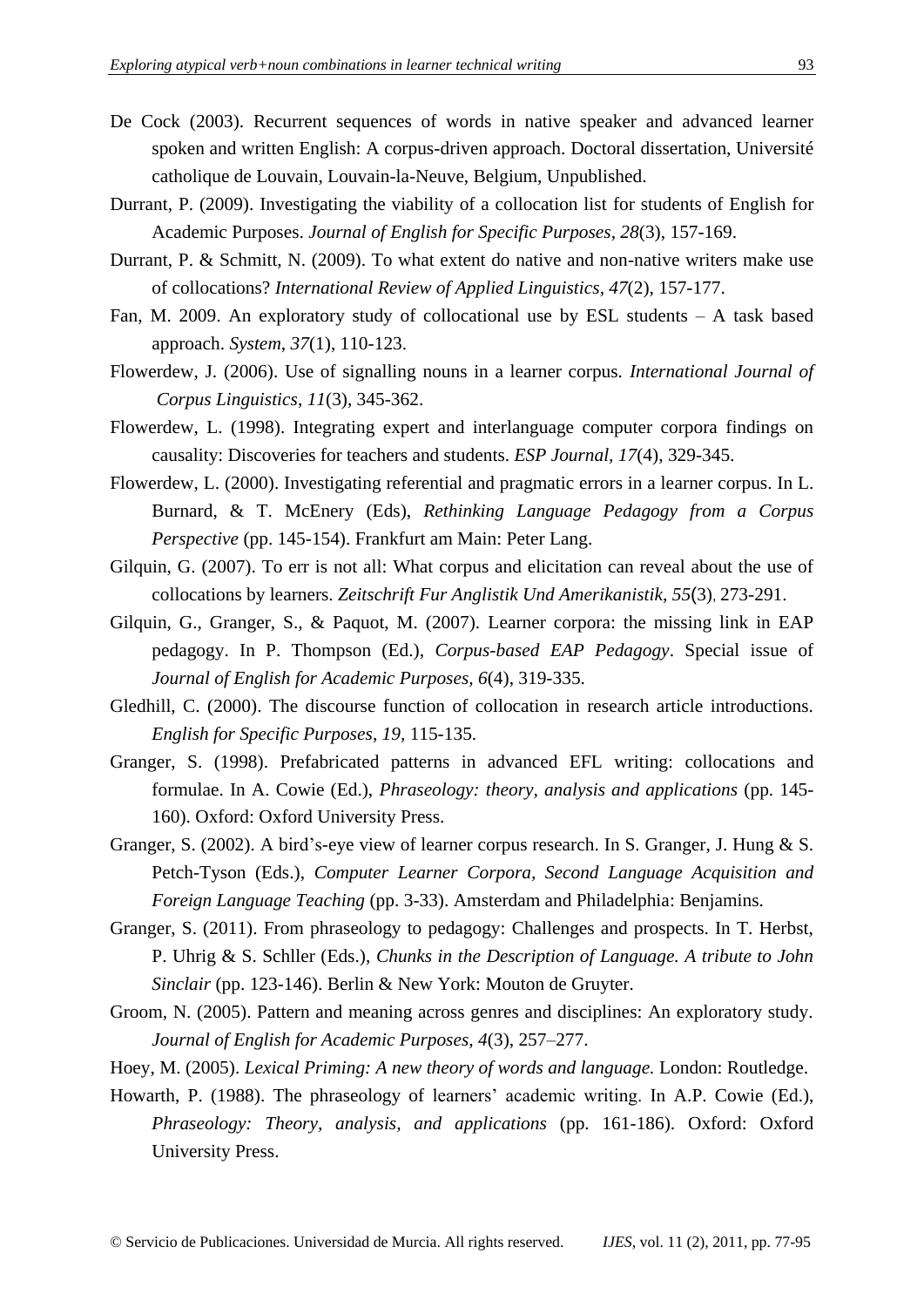- Hyland, K. (2008). Academic clusters: Text patterning in published and postgraduate writing. *International Journal of Applied Linguistics, 18*(1), 41-62.
- Hyland, K. & P. Tse. (2009). Academic lexis and disciplinary practice: corpus evidence for specificity. *International Journal of English Studies*, *9*(2), 111-129.
- Juknevičienė, R. (2008). Collocations with high-frequency verbs in learner English**:**  Lithuanian learners vs. native speakers. *Kalbotyra*, *59*(3), 119-127.
- Kilgarriff, A., Rychly, P., Smrz, P., & Tugwell, D. (2008). The Sketch Engine. In T. Fontenelle (Ed). *Practical Lexicography: a reader* (pp. 297-306). Oxford: Oxford University Press.
- Luzón, M.J. (2000). Collocational frameworks in medical research papers: a genre-based study. *English for Specific Purposes, 19*(1), 63-86.
- McIntosh, C., Francis, C. & Poole, R. (2009). *The Oxford Collocations Dictionary*. Oxford University Press, Oxford.
- Nation, I. S. P. (2001). *Learning vocabulary in another language.* Cambridge: Cambridge University Press.
- Nattinger, J. & DeCarrico, J. (1992). *Lexical phrases and language teaching*. Oxford University Press: Oxford.
- Nesselhauf, N. (2004). Learner corpora and their potential for language teaching. In J. Sinclair (Ed.), *How to use corpora in language teaching* (pp. 125-152). Amsterdam: John Benjamins.
- Pawley, A. & Syder, F.H. (1983). Two puzzles for linguistic theory: nativelike selection and nativelike fluency. In J.C. Richards & R.W. Schmidt (Eds.), *Language and Communication* (pp. 191-225). Longman: London.
- Schmitt, N. (Ed.) (2004). *Formulaic sequences: Acquisition, processing and us*e. Amsterdam & Philadelphia: John Benjamins.
- Shirato, J. & Stapleton, P. (2007). Comparing English vocabulary in a spoken learner corpus with a native speaker corpus: Pedagogical implications arising from an empirical study in Japan. *Language Teaching Research*, *11*(4), 393-412.
- Simpson-Vlach, R. & Ellis, N.C. (2010). An Academic Formulas List: New Methods in Phraseology Research. *Applied Linguistics*, *31*(4), 487-512.
- Sinclair, J, Hanks, P., Fox, G., Moon, R., & Stock, P. (Eds.) (1987 1st ed.) (1995). *Collins Cobuild English Dictionary*. London: HarperCollins Publisher.
- Sinclair, J. (1991). *Corpus, concordance, collocation*. Oxford: Oxford University Press.
- Stubbs, M. (1995). Collocations and semantic profiles: On the cause of the trouble with quantitative studies. *Functions of Language, 2*(1), 23-55.
- Wang, H., & Wang, T. (2005). A contrastive study on the semantic prosody of CAUSE. *Modern Foreign Language*, *28*(3), 297-307.
- Ward, J. (2007). Collocation and technicality in EAP engineering. *Journal of English for Academic Purposes*, *6*(1), 18-35.